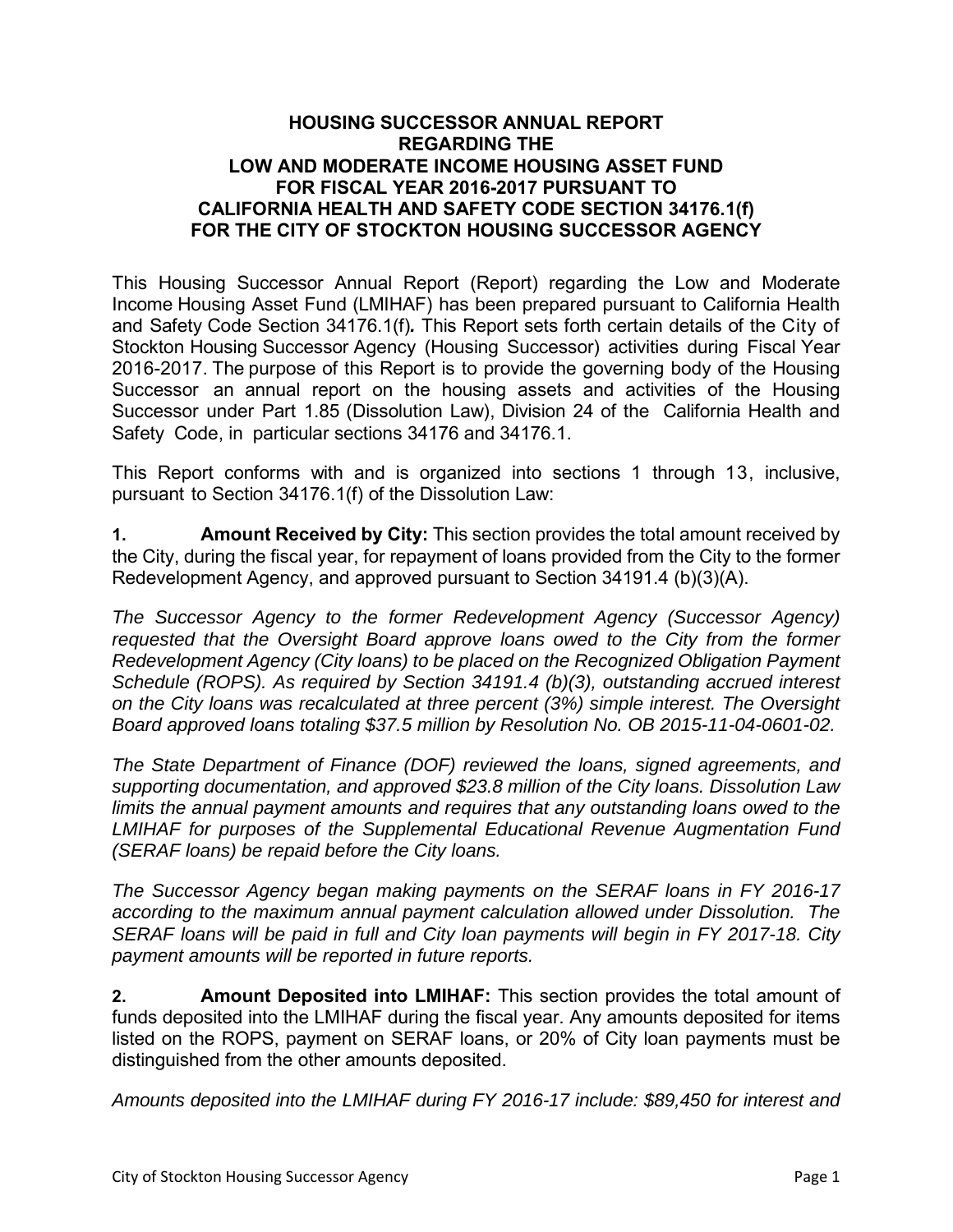*affordable housing loan payments and \$1,270,890 for SERAF loan payments. The SERAF loan payments were approved on ROPS 16-17, and a balance of \$617,861 remains on the SERAF loans. The SERAF loan will be paid in full in FY 2017-18.* 

*No City loan payments were made in FY 2016-17. Therefore, there were no 20% transfers to the LMIHAF. City loan payments and the 20% transfers to LMIHAF will begin in FY 2017-18.* 

**3. Ending Balance of LMIHAF:** This section provides a statement of the balance in the LMIHAF as of the close of the fiscal year. Any amounts deposited for items listed on the ROPS must be distinguished from the other amounts deposited.

*At the close of Fiscal Year 2016-17, the ending balance in the LMIHAF was \$1,782,598. The balance includes cash and investments. No funds were held for items listed on the ROPS. The available cash has been committed to housing projects.* 

**4. Description of Expenditures from LMIHAF:** This section provides a description of the expenditures made from the LMIHAF during the Fiscal Year. The expenditures are to be categorized.

*Expenditures for two housing projects, Anchor Village and Cal Weber 40 totaled \$1,725,000 in Fiscal Year 2016-17. Staff and project related costs totaled \$6,903.* 

**5. Statutory Value of Assets Owned by Housing Successor:** This section provides the statutory value of real property owned by the Housing Successor, the value of loans and grants receivables, and the sum of these two amounts.

Under the Dissolution Law and for purposes of this Report, the "statutory value of real property" means the value of properties formerly held by the former redevelopment agency as listed on the housing asset transfer schedule approved by the Department of Finance as listed in such schedule under Section 34176(a)(2), the value of the properties transferred to the Housing Successor pursuant to Section 34181(f), and the purchase price of property purchased by the Housing Successor. Further, the value of loans and grants receivable is included in the reported assets held in the LMIHAF.

|  |  | The following provides the statutory value of assets owned by the Housing Successor. |
|--|--|--------------------------------------------------------------------------------------|
|--|--|--------------------------------------------------------------------------------------|

|                                                | Fiscal Year 2016-17 |
|------------------------------------------------|---------------------|
| <b>Statutory Value of Real Property</b>        | \$295,000           |
| Value of Loans and Grants Receivable, (P&I)    |                     |
| Loans to property owners                       | \$60,250,100        |
| Loan to Waterfront                             | \$1,106,579         |
| <b>SERAF</b> loans                             | \$617,861           |
| <b>Total Value of Housing Successor Assets</b> | \$62,269,540        |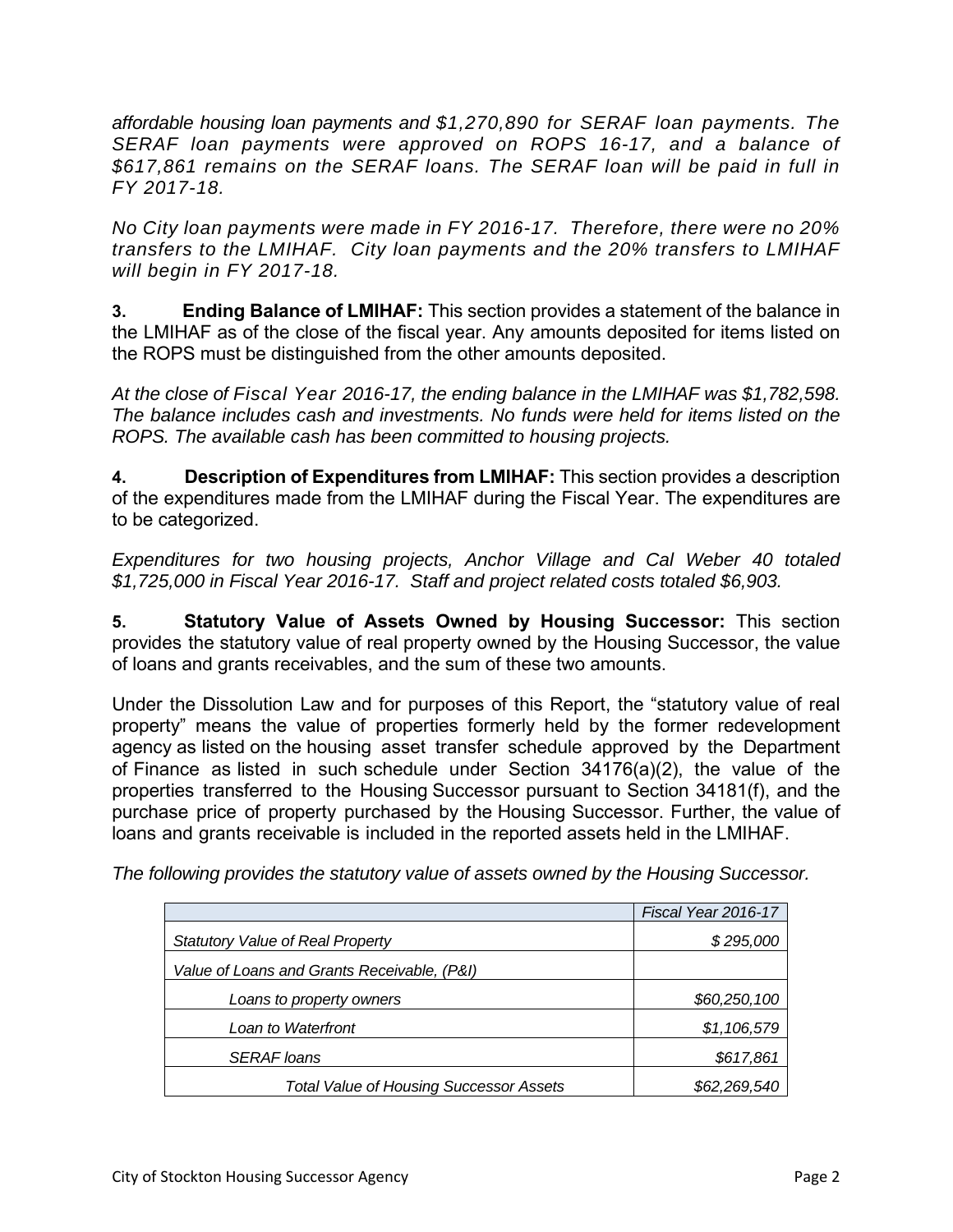**6. Description of Transfers:** This section describes transfers, if any, to another housing successor agency made in previous fiscal year(s), including whether the funds are unencumbered and the status of projects, if any, for which the transferred LMIHAF will be used. The sole purpose of the transfers must be for the development of transit priority projects, permanent supportive housing, housing for agricultural employees or special needs housing.

*The Housing Successor did not make any LMIHAF transfers to other Housing Successor(s) under Section 34176.1(c) (2) during Fiscal Year 2016-17.*

**7. Project Descriptions:** This section describes any project for which the Housing Successor receives or holds property tax revenue pursuant to the ROPS and the status of that project.

*The Housing Successor does not receive or hold property tax revenue for any housing projects.* 

**8. Status of Compliance with Section 33334.16:** This section provides a status update on compliance with Section 33334.16 for interests in real property acquired by the former redevelopment agency prior to February 1, 2012.

With respect to interests in real property acquired by the former redevelopment agency *prior* to February 1, 2012, the time periods described in Section 33334.16 shall be deemed to have commenced on the date that the Department of Finance approved the property as a housing asset in the LMIHAF; thus, as to real property acquired by the former redevelopment agency now held by the Housing Successor in the LMIHAF, the Housing Successor must initiate activities consistent with the development of the real property for the purpose for which it was acquired within five years of the date the DOF approved such property as a housing asset.

*The following provides a status update on the real property or properties housing asset(s) that were acquired prior to February 1, 2012 and compliance with five-year period for initiating development activities:* 

| <b>Address of Property</b>  | Date of<br>Acquisition* | Deadline | <b>Status of Housing Successor Activity</b>                                     |
|-----------------------------|-------------------------|----------|---------------------------------------------------------------------------------|
| 530 East Lafayette Street   | 9/5/2012                | 9/5/2017 | The properties were unable to be                                                |
| 534 East Lafayette Street   | 9/5/2012                | 9/5/2017 | developed by the deadline, and are<br>currently in escrow. Net proceeds will be |
| 311 South American Street   | 9/5/2012                | 9/5/2017 | deposited in the LMIHAF and used for                                            |
| 411 South Stanislaus Street | 9/5/2012                | 9/5/2017 | affordable housing purposes.                                                    |
| 548 East Lafayette Street   | 9/5/2012                | 9/5/2017 |                                                                                 |

*\*The State Department of Finance (DOF) approved the Housing Assets Transfer Form on September 5, 2012.* 

**9. Description of Outstanding Obligations under Section 33413:** This section describes the outstanding inclusionary and replacement housing obligations, if any, under Section 33413 that remained outstanding prior to dissolution of the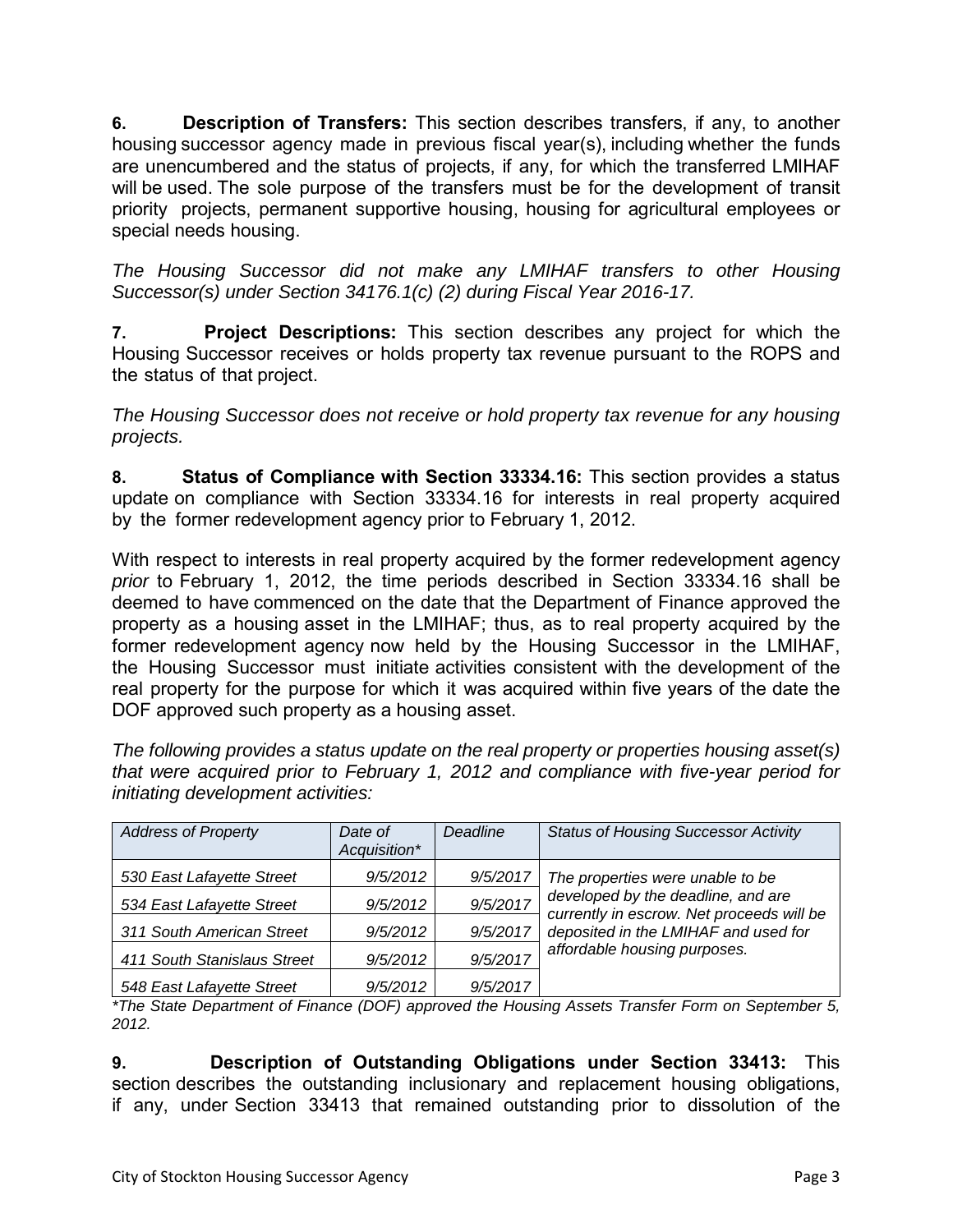former redevelopment agency as of February 1, 2012 along with the Housing Successor's progress in meeting those prior obligations, if any, of the former redevelopment agency and how the Housing Successor's plans to meet unmet obligations, if any.

*Replacement Housing: According to the 2010-2014 Redevelopment Agency Five Year Implementation Plan for the former redevelopment agency, no replacement housing obligations were transferred to the Housing Successor. The former redevelopment agency's 2010-2014 Implementation Plan is posted on the City's website at http://www.stocktongov.com/government/departments/econDev/redev.html.* 

*There were no additional projects that incurred replacement obligations between the date the plan was written (December 2009) and the dissolution of the former redevelopment agency on February 1, 2012.* 

*Inclusionary/Production Housing: According to the Implementation Plan for the former redevelopment agency, no inclusionary/production housing obligations were transferred to the Housing Successor. The former redevelopment agency's 2010-2014 Implementation Plan is posted on the City's website at http://www.stocktongov.com/government/departments/econDev/redev.html.* 

*The former Redevelopment Agency incurred an obligation of 50 production units between the date the plan was written (December 2009) and Dissolution (February 2012). During this same period, the former Redevelopment Agency and the City financially assisted housing developers to produce or rehabilitate 333 affordable units.* 

*Since dissolution, through Fiscal Year 2016-17, the Housing Successor and the City financially assisted housing developers to produce or rehabilitate 342 affordable units within the City. Of that, 131 units were completed within Fiscal Year 2016-17.* 

**10. Income Test:** This section provides the information required by Section 34176.1(a)(3)(B), or a description of expenditures by income restriction for a five-year period, with the period beginning January 1, 2014 and whether the statutory thresholds have been met. However, reporting of the Income Test is not required until 2019.

*There is nothing to report at this time.*

**11. Senior Housing Test:** This section provides the percentage units of deedrestricted rental housing restricted to seniors and assisted individually or jointly by the Housing Successor, its former Redevelopment Agency, and its host jurisdiction within the previous ten years in relation to the aggregate number of units of deed-restricted rental housing assisted individually or jointly by the Housing Successor, its former Redevelopment Agency and its host jurisdiction within the same time period. For this Report the ten-year period reviewed is July 1, 2007 through July 1, 2017.

*The following provides the Housing Successor's Senior Housing Test- Reporting requirements for Implementation Plans pursuant to CRL Section 33490 (a)(2)(C)(iv):*